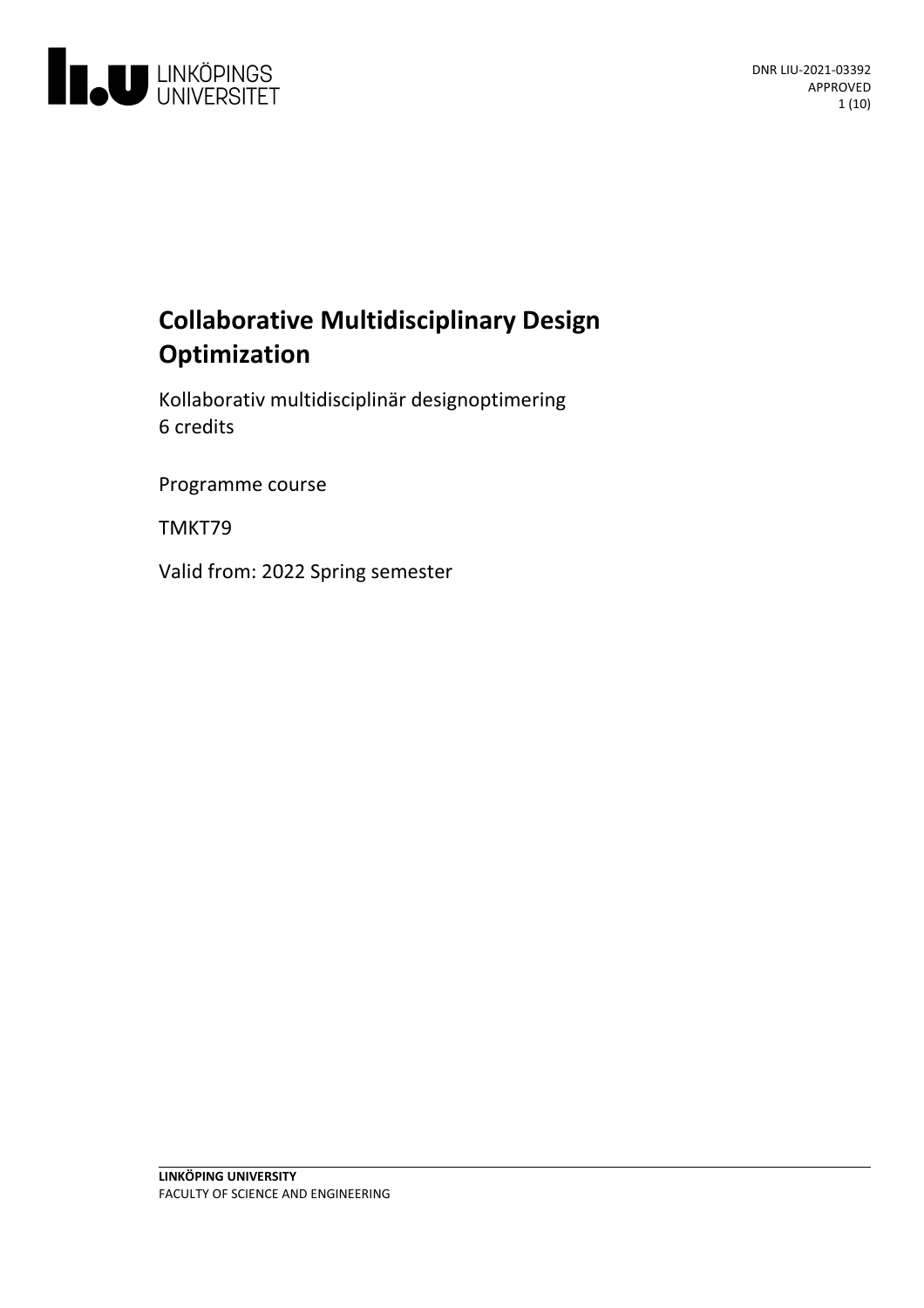| Determined by                                                    | <b>Main field of study</b>                     |                                      |
|------------------------------------------------------------------|------------------------------------------------|--------------------------------------|
| Board of Studies for Mechanical<br><b>Engineering and Design</b> | Product Development, Mechanical<br>Engineering |                                      |
| Date determined                                                  | <b>Course level</b>                            | <b>Progressive</b><br>specialisation |
| 2021-09-01                                                       | Second cycle                                   | A <sub>1</sub> X                     |
| <b>Revised by</b>                                                | Disciplinary domain                            |                                      |
|                                                                  | Technology                                     |                                      |
| <b>Revision date</b>                                             | Subject group                                  |                                      |
|                                                                  | <b>Mechanical Engineering</b>                  |                                      |
| <b>Offered first time</b>                                        | Offered for the last time                      |                                      |
| Autumn semester 2014                                             |                                                |                                      |
| <b>Department</b>                                                | <b>Replaced by</b>                             |                                      |
| Institutionen för ekonomisk och<br>industriell utveckling        |                                                |                                      |

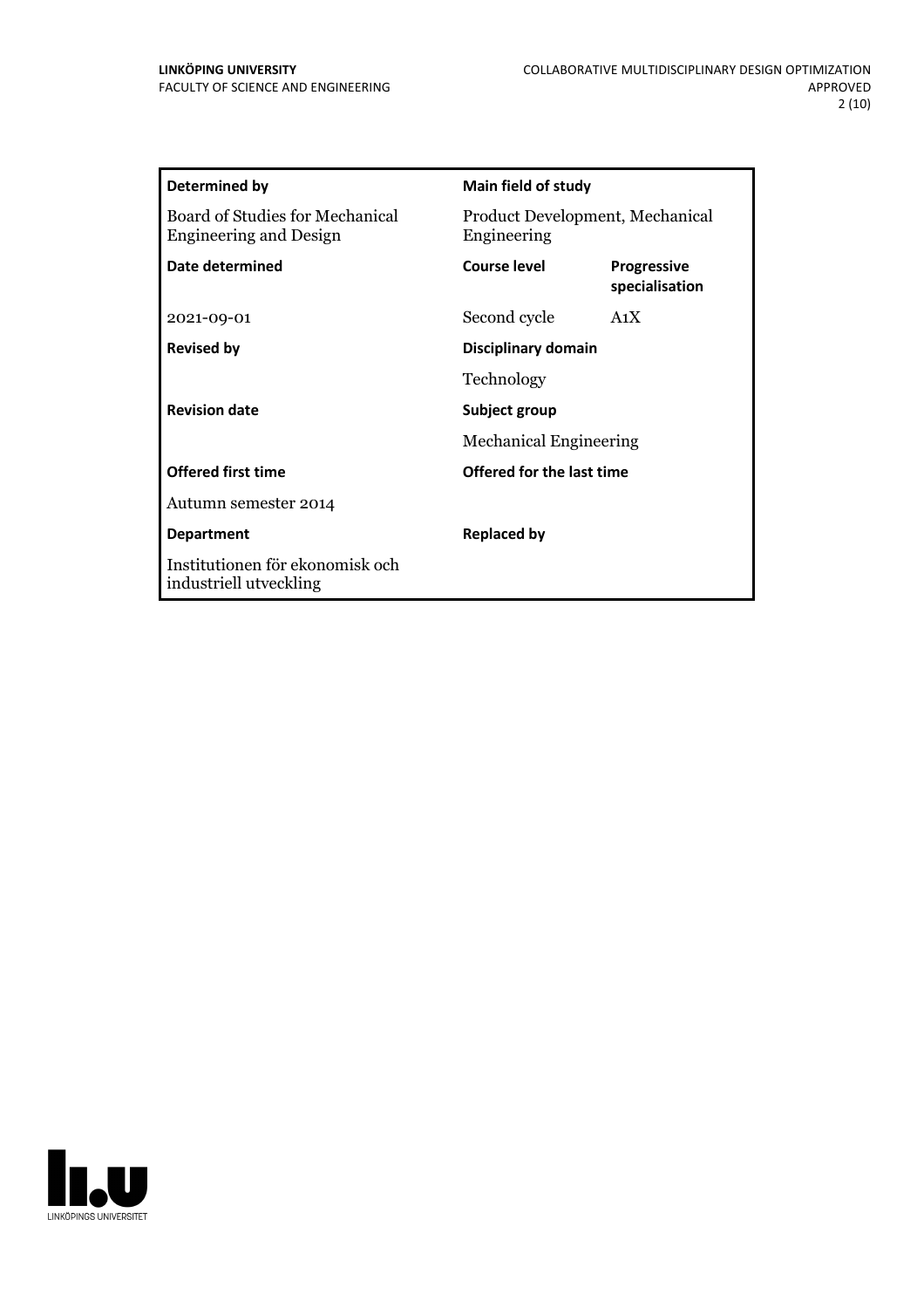# Course offered for

- Master of Science in Design and Product Development
- Master of Science in Industrial Engineering and Management
- Master of Science in Mechanical Engineering
- Master of Science in Industrial Engineering and Management International
- Master's Programme in Aeronautical Engineering
- Master's Programme in Mechanical Engineering

## Prerequisites

TMKT48 - Design Optimization and TMKT57 - Product Modelling

## Intended learning outcomes

The goal is to introduce an integrated modeling process to automatically search through the design space with appropriate optimization algorithms. After completing the course, participants will have a good understanding of how practical design automation and optimization can be implemented in a product development process. This should lead to finding optimal solutions and reduce lead time by applying a more efficient product development process. Upon completion of the course, students will:

- understand how to create appropriate geometric models in different CAD tools
- be able to use a module-driven modeling method to create automated design frameworks, which can be easily improved and modified.<br>• be able to use different tools to create integration between the models.<br>• Understand how to create numerically effective surrogate models to reduce
- 
- the time of simulation and thus make optimization more convenient.<br>• understand how different optimization algorithms are to be used in various
- 
- technical issues involving multiple disciplines.<br>• understand how a complex problem should formally be stated with multiple objectives and boundary conditions.
- $\bullet$  be able to discuss the reasonableness of the results.

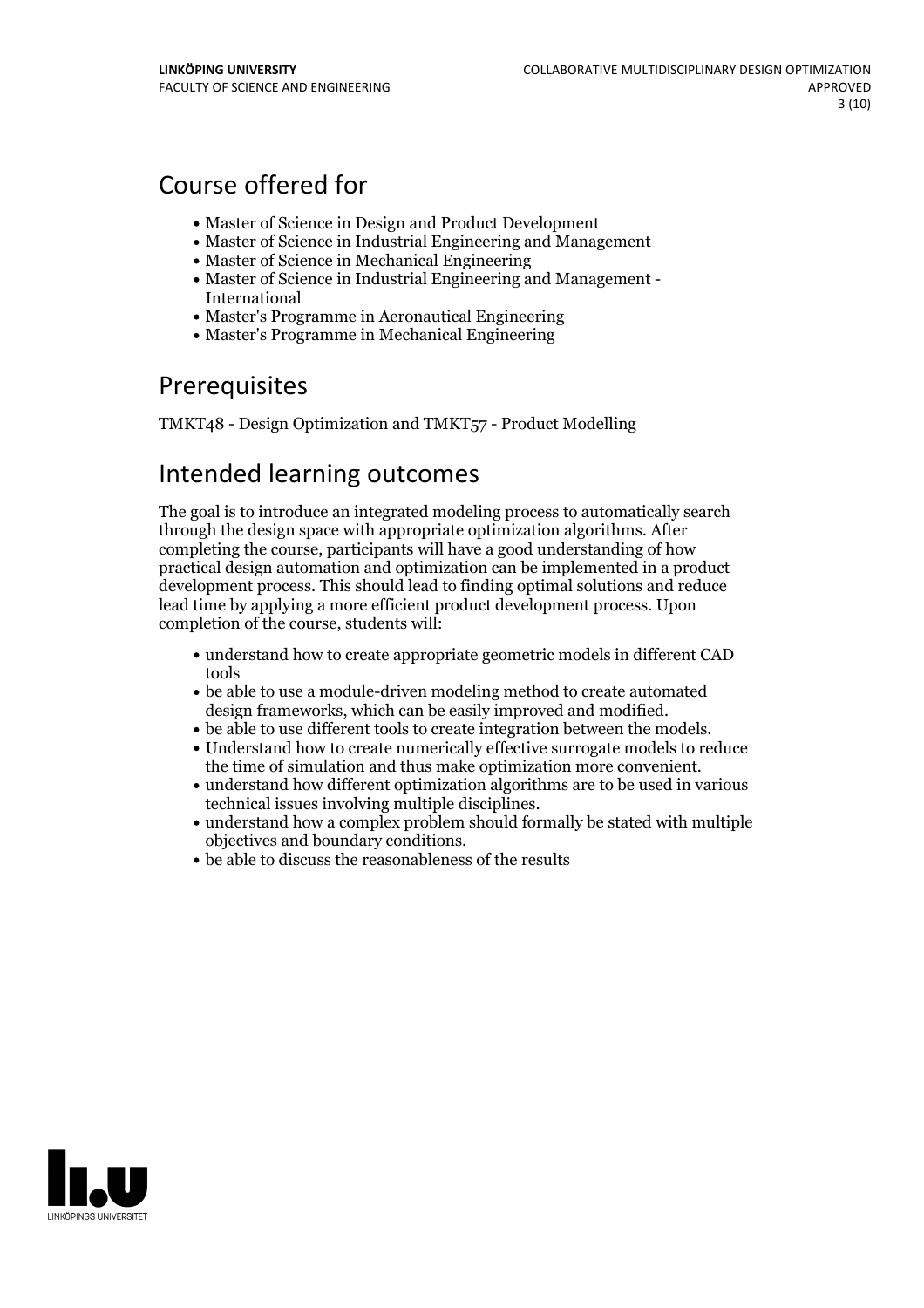## Course content

The course focuses on tools and methods for model-based design and optimization within machine engineering. The course is divided into two parts. In the first part of the course, students are introduced to modeling and simulation routines as well as surrogate modeling and optimization strategies. In the second part of the course, an exam will be presented to be solved in a group. The content of the course is as follows:

- Multidisciplinary Optimization in the design process using various tools, such asmodelFRONTIER
- Formulating design problems to optimization setups
- $\bullet$  Geometric modeling using various CAD tools, such as CATIA V<sub>5</sub>
- Surrogate modeling
- Model integration between different modeling tools

# Teaching and working methods

Lectures and computer exercises where methods and techniques taught in the course are applied to actual design tasks. The lectures consist of mixed theory overview and practical examples from industry to put the theory into a real context.

## Examination

UPG1 Assignment 6 credits U, 3, 4, 5 Students are divided into groups and solve a project. Upon completion of the project, the student will present their project at an examination date. To test the students' individual knowledge, individual exercises are shared during a 3-hour lab opportunity as well.

## Grades

Four-grade scale, LiU, U, 3, 4, 5

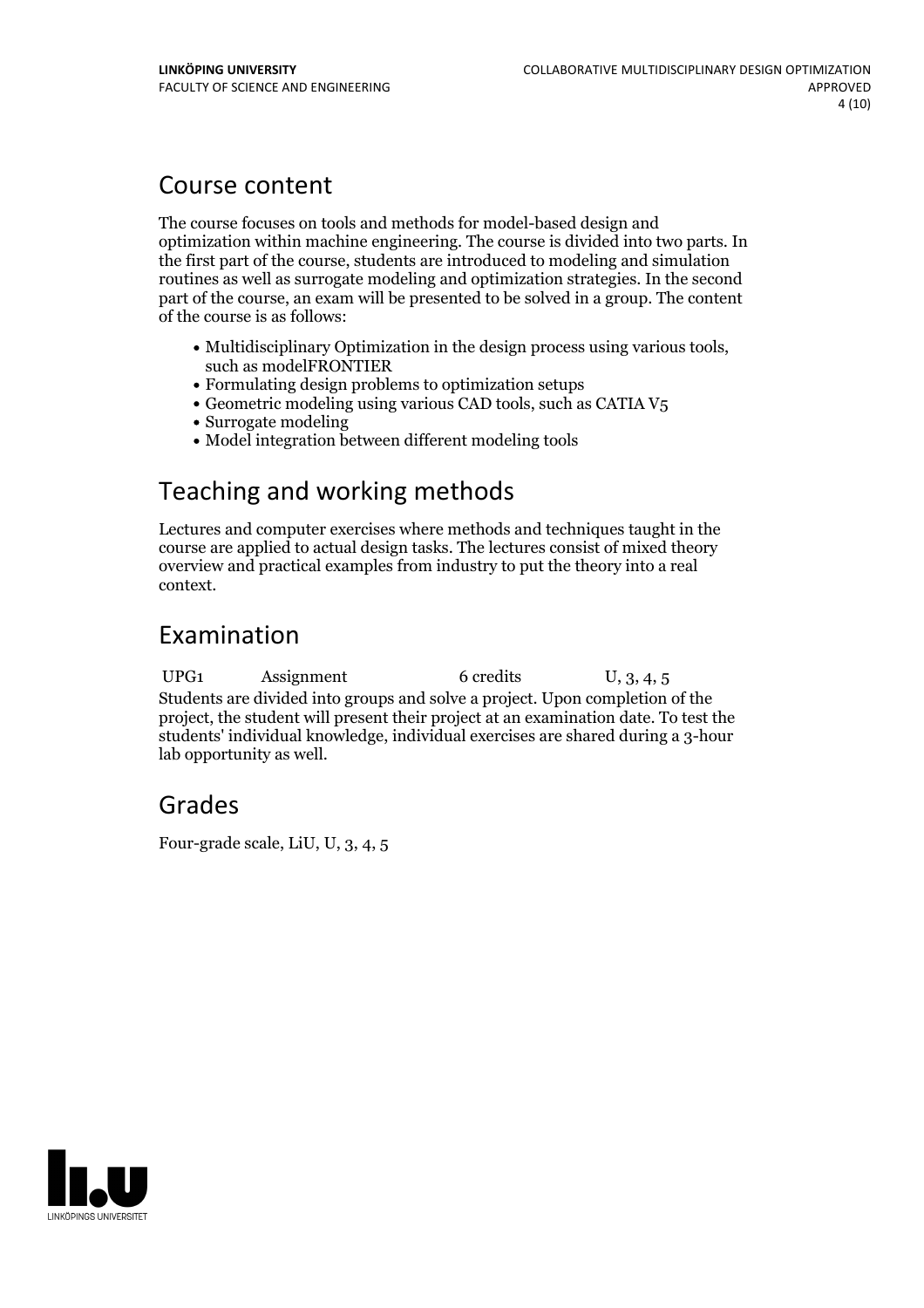# Other information

## **About teaching and examination language**

The teaching language is presented in the Overview tab for each course. The examination language relates to the teaching language as follows:

- If teaching language is "Swedish", the course as a whole could be given in Swedish, or partly in English. Examination language is Swedish, but parts
- of the examination can be in English. If teaching language is "English", the course as <sup>a</sup> whole is taught in English. Examination language is English. If teaching language is "Swedish/English", the course as <sup>a</sup> whole will be
- taught in English if students without prior knowledge of the Swedish language participate. Examination language is Swedish or English depending on teaching language.

#### **Other**

The course is conducted in a manner where both men's and women's experience and knowledge are made visible and developed.

The planning and implementation of a course should correspond to the course syllabus. The course evaluation should therefore be conducted with the course syllabus as a starting point.

If special circumstances prevail, the vice-chancellor may in a special decision specify the preconditions for temporary deviations from this course syllabus, and delegate the right to take such decisions.

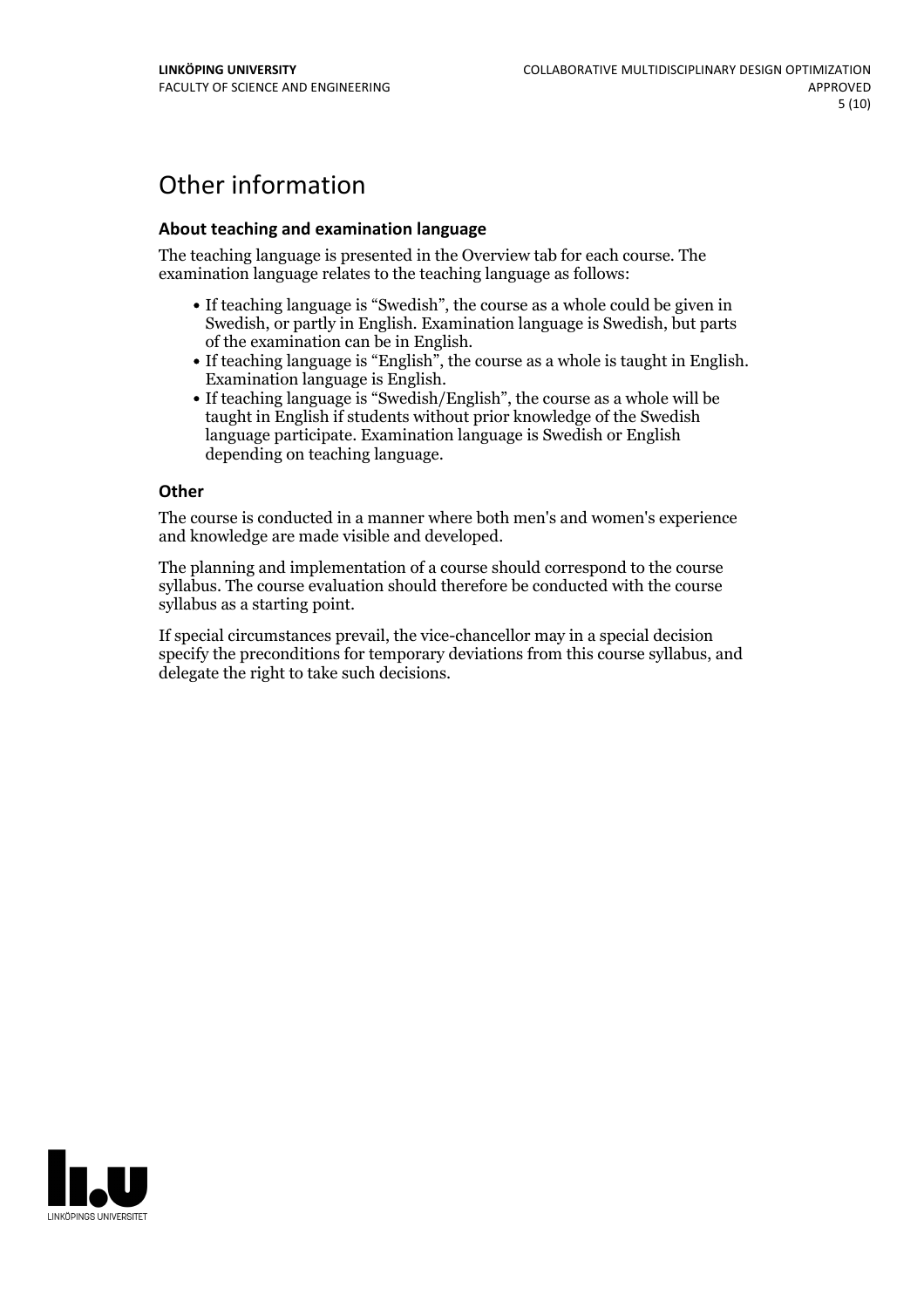# **Common rules**

## Course syllabus

A syllabus must be established for each course. The syllabus specifies the aim and contents of the course, and the prior knowledge that a student must have in order to be able to benefit from the course.

## Timetabling

Courses are timetabled after a decision has been made for this course concerning its assignment to a timetable module.

## Interruption in and deregistration from a course

The LiU decision, Guidelines concerning confirmation of participation in education (Dnr LiU-2020-02256), states that interruptions in study are to be recorded in Ladok. Thus, all students who do not participate in a course for which they have registered must record the interruption, such that the registration on the course can be removed. Deregistration from or interrupting a course is carried out using <sup>a</sup> web-based form: https://www.lith.liu.se/for- [studenter/kurskomplettering?l=en.](https://www.lith.liu.se/for-studenter/kurskomplettering?l=en)

## Cancelled coursesand changes to the course syllabus

Courses with few participants (fewer than 10) may be cancelled or organised in a manner that differs from that stated in the course syllabus. The Dean is to deliberate and decide whether a course is to be cancelled or changed from the course syllabus.

## Guidelines relating to examinations and examiners

For details, see Guidelines for education and examination for first-cycle and second-cycle education at Linköping University, Dnr LiU-2020-04501 [\(http://styrdokument.liu.se/Regelsamling/VisaBeslut/917592\)](http://styrdokument.liu.se/Regelsamling/VisaBeslut/917592).

An examiner must be employed as a teacher at LiU according to the LiU Regulations for Appointments, Dnr LiU-2021-01204 [\(https://styrdokument.liu.se/Regelsamling/VisaBeslut/622784](https://styrdokument.liu.se/Regelsamling/VisaBeslut/622784)). For courses in second-cycle, the following teachers can be appointed as examiner: Professor (including Adjunct and Visiting Professor), Associate Professor (including Adjunct), Senior Lecturer (including Adjunct and Visiting Senior Lecturer), Research Fellow, or Postdoc. For courses in first-cycle, Assistant Lecturer (including Adjunct and Visiting Assistant Lecturer) can also be appointed as examiner in addition to those listed for second-cycle courses. In exceptional cases, a Part-time Lecturer can also be appointed as an examiner at both first- and second cycle, see Delegation of authority for the Board of Faculty of Science and Engineering.

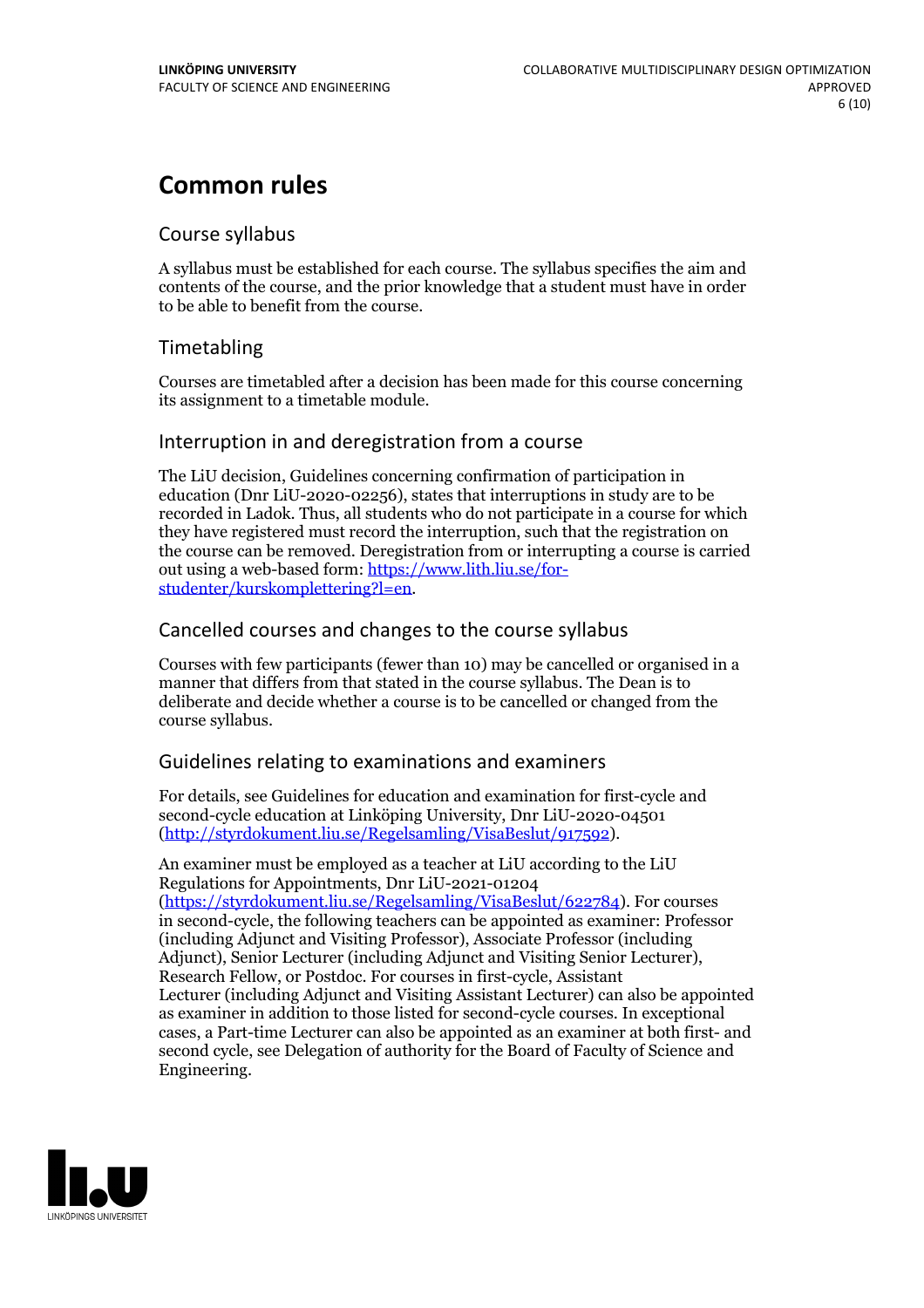## Forms of examination

### **Principles for examination**

Written and oral examinations and digital and computer-based examinations are held at least three times a year: once immediately after the end of the course, once in August, and once (usually) in one of the re-examination periods. Examinations held at other times are to follow a decision of the faculty programme board.

Principles for examination scheduling for courses that follow the study periods:

- courses given in VT1 are examined for the first time in March, with re-examination in June and August
- courses given in VT2 are examined for the first time in May, with re-examination in August and October
- courses given in HT1 are examined for the first time in October, with re-examination in January and August
- courses given in HT2 are examined for the first time in January, with re-examination in March and in August.

The examination schedule is based on the structure of timetable modules, but there may be deviations from this, mainly in the case of courses that are studied and examined for several programmes and in lower grades (i.e. 1 and 2).

Examinations for courses that the faculty programme board has decided are to be held in alternate years are held three times during the school year in which the course is given according to the principles stated above.

Examinations for courses that are cancelled orrescheduled such that they are not given in one or several years are held three times during the year that immediately follows the course, with examination scheduling that corresponds to the scheduling that was in force before the course was cancelled or rescheduled.

When a course, or a written examination (TEN, DIT, DAT), is given for the last time, the regular examination and two re-examinations will be offered. Thereafter, examinations are phased out by offering three examinations during the following academic year at the same times as the examinations in any substitute course. If there is no substitute course, three examinations will be offered during re- examination periods during the following academic year. Other examination times are decided by the faculty programme board. In all cases above, the examination is also offered one more time during the academic year after the following, unless the faculty programme board decides otherwise. In total, 6 re-examinations are offered, of which 2 are regular re-examinations. In the examination registration system, the examinations given for the penultimate time and the last time are denoted.

If a course is given during several periods of the year (for programmes, or on different occasions for different programmes) the faculty programme board or boards determine together the scheduling and frequency of re-examination occasions.

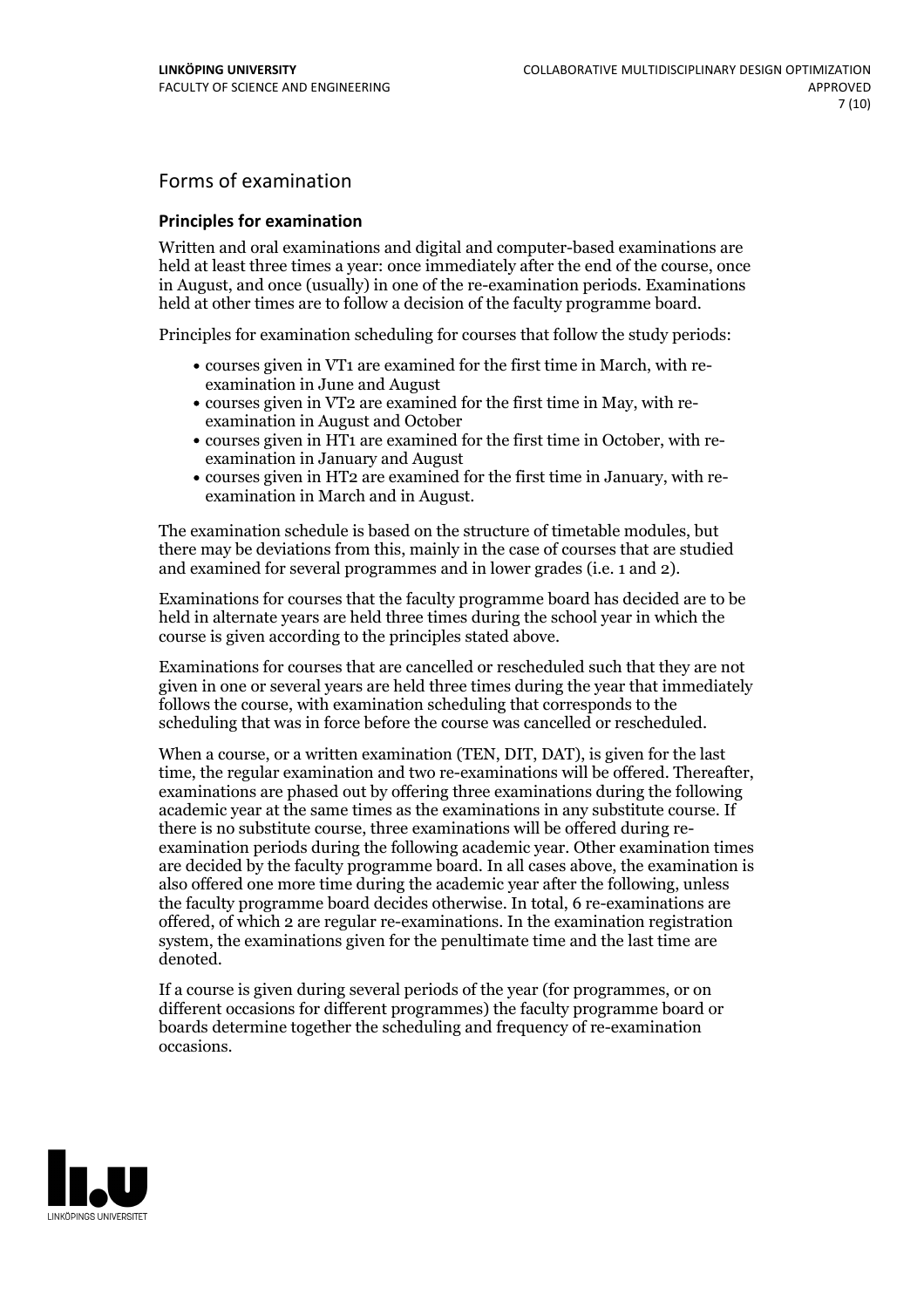### **Retakes of other forms of examination**

Regulations concerning retakes of other forms of examination than written examinations and digital and computer-based examinations are given in the LiU guidelines for examinations and examiners, [http://styrdokument.liu.se/Regelsamling/VisaBeslut/917592.](http://styrdokument.liu.se/Regelsamling/VisaBeslut/917592)

#### **Course closure**

For Decision on Routines for Administration of the Discontinuation of Educational Programs, Freestanding Courses and Courses in Programs, see DNR LiU-2021-04782. After a decision on closure and after the end of the discontinuation period, the students are referred to a replacement course (or similar) according to information in the course syllabus or programme syllabus. If a student has passed some part/parts of a closed program course but not all, and there is an at least partially replacing course, an assessment of crediting can be made. Any crediting of course components is made by the examiner.

### **Registration for examination**

In order to take an written, digital or computer-based examination, registration in advance is mandatory, see decision in the university's rule book [https://styrdokument.liu.se/Regelsamling/VisaBeslut/622682.](https://styrdokument.liu.se/Regelsamling/VisaBeslut/622682) An unregistered student can thus not be offered a place. The registration is done at the Student Portal or in the LiU-app during the registration period. The registration period opens 30 days before the date of the examination and closes 10 days before the date of the examination. Candidates are informed of the location of the examination by email, four days in advance.

## **Code of conduct for students during examinations**

Details are given in a decision in the university's rule book: <http://styrdokument.liu.se/Regelsamling/VisaBeslut/622682>.

#### **Retakes for higher grade**

Students at the Institute of Technology at LiU have the right to retake written examinations and digital and computer-based examinations in an attempt to achieve a higher grade. This is valid for all examination components with code "TEN", "DIT" and "DAT". The same right may not be exercised for other examination components, unless otherwise specified in the course syllabus.

A retake is not possible on courses that are included in an issued degree diploma.

#### **Grades**

The grades that are preferably to be used are Fail (U), Pass (3), Pass not without distinction  $(4)$  and Pass with distinction  $(5)$ .

- Grades U, 3, 4, 5 are to be awarded for courses that have written or digital examinations.<br>• Grades Fail (U) and Pass (G) may be awarded for courses with a large
- degree of practical components such as laboratory work, project work and

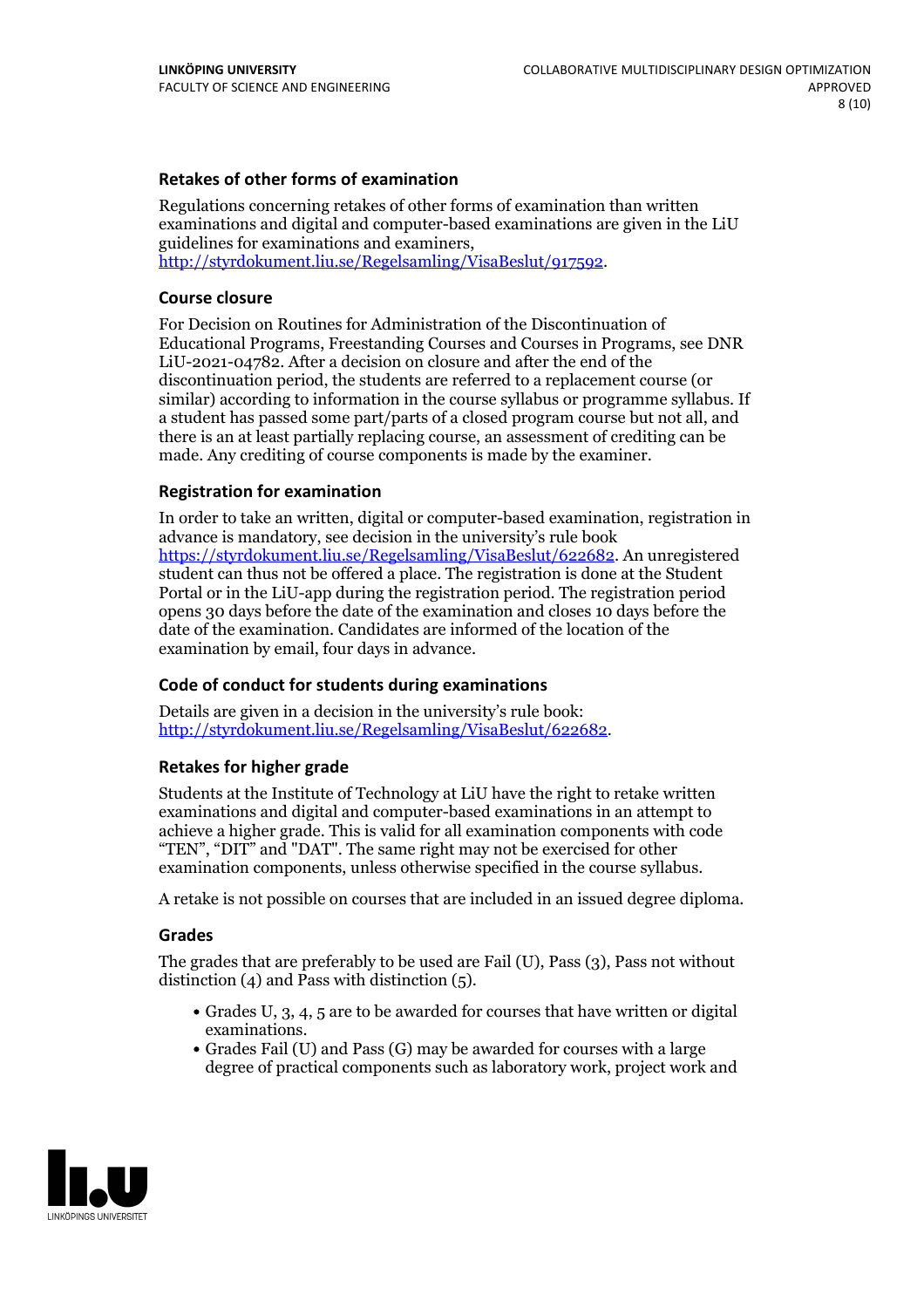group work.<br>• Grades Fail (U) and Pass (G) are to be used for degree projects and other independent work.

### **Examination components**

The following examination components and associated module codes are used at the Faculty of Science and Engineering:

- Grades U, 3, 4, 5 are to be awarded for written examinations (TEN) and
- digital examinations (DIT).<br>• Examination components for which the grades Fail (U) and Pass (G) may be awarded are laboratory work (LAB), project work (PRA), preparatory written examination (KTR), digital preparatory written examination (DIK), oral examination (MUN), computer-based examination (DAT), home
- assignment (HEM), and assignment (UPG).<br>• Students receive grades either Fail (U) or Pass (G) for other examination components in which the examination criteria are satisfied principally through active attendance such as tutorial group (BAS) or examination item
- (MOM).<br>• Grades Fail (U) and Pass (G) are to be used for the examination components Opposition (OPPO) and Attendance at thesis presentation (AUSK) (i.e. part of the degree project).

In general, the following applies:

- 
- Mandatory course components must be scored and given <sup>a</sup> module code. Examination components that are not scored, cannot be mandatory. Hence, it is voluntary to participate in these examinations, and the voluntariness must be clearly stated. Additionally, if there are any associated conditions to
- the examination component, these must be clearly stated as well.<br>• For courses with more than one examination component with grades U,3,4,5, it shall be clearly stated how the final grade is weighted.

For mandatory components, the following applies (in accordance with the LiU Guidelines for education and examination for first-cycle and second-cycle

[http://styrdokument.liu.se/Regelsamling/VisaBeslut/917592\)](http://styrdokument.liu.se/Regelsamling/VisaBeslut/917592):

If special circumstances prevail, and if it is possible with consideration of the nature of the compulsory component, the examiner may decide to replace the compulsory component with another equivalent component.

For possibilities to alternative forms of examinations, the following applies (in accordance with the LiU Guidelines for education and examination for first-cycle [http://styrdokument.liu.se/Regelsamling/VisaBeslut/917592\)](http://styrdokument.liu.se/Regelsamling/VisaBeslut/917592):

If the LiU coordinator for students with disabilities has granted a student the right to an adapted examination for a written examination in an examination hall, the student has the right to it.